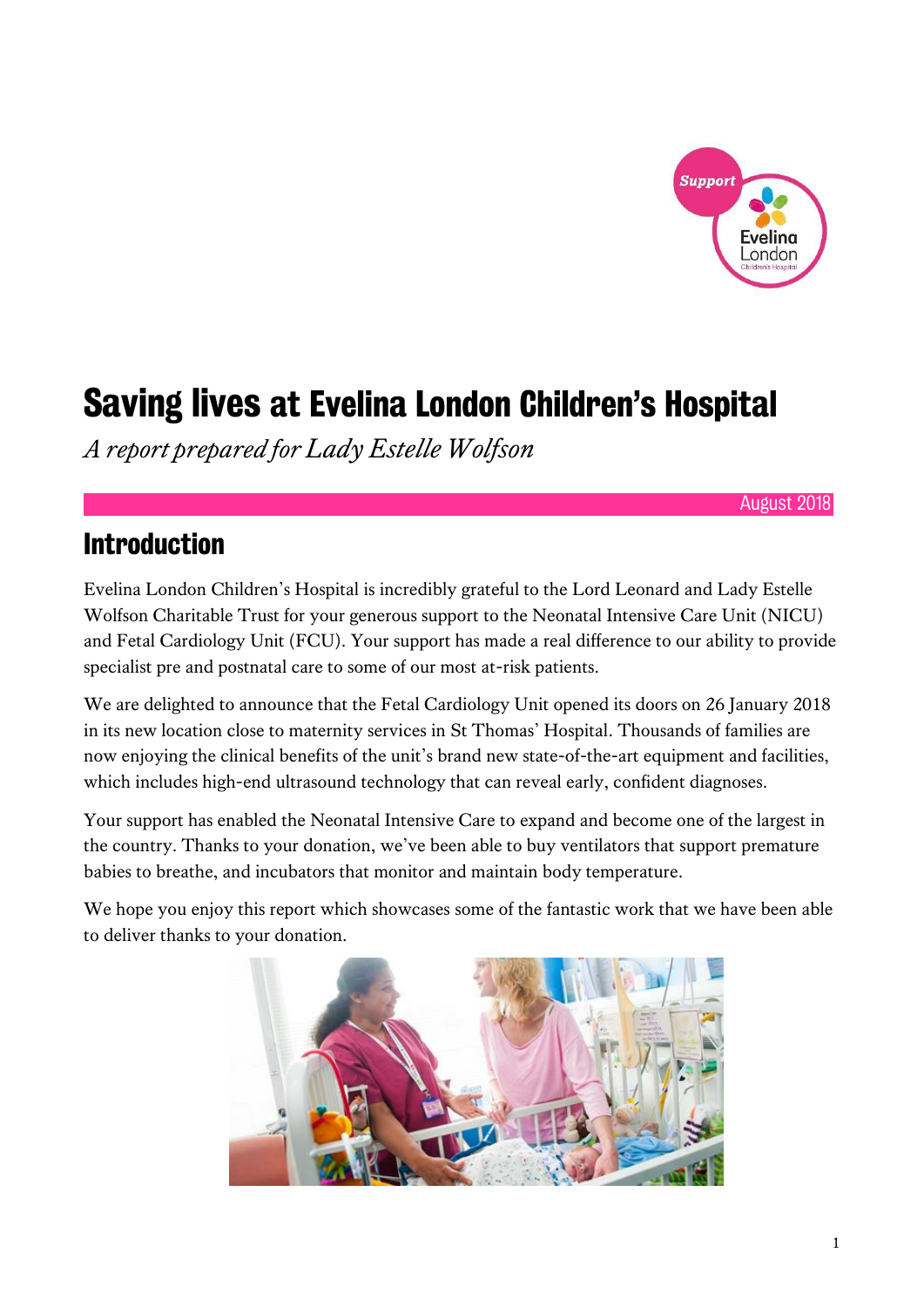#### Neonatal Intensive Care Unit in numbers

By supporting our expansion of the Neonatal Intensive Care Unit (NICU) at Evelina London, you have helped us to provide treatment for even more babies born with life-threating difficulties. Your gift funded a bespoke cot in the isolation unit and also helped to fund two new patient monitors. We now have more capacity to save the lives of babies like Amelia, whose story you can read below.



#### Amelia's story

Amelia's parents, Leigh and James, discovered their daughter had a heart problem during a routine pregnancy scan at their local hospital, and were given an urgent referral to Evelina London. They were seen the very next day.

Leigh and James received news that no parent wants to hear: Amelia would need major surgery to repair a hole in her heart, as soon as she was strong enough to survive the operation. Amelia's surgery lasted eight hours, and she spent nearly a month in NICU recovering.

Leigh said, 'Like every parent-to-be, James and I were excited for our 20-week scan. We never expected to find out that our unborn child already had a serious heart problem. The first few weeks after Amelia was born were the most difficult of our lives – but we knew that she was in the best possible hands at Evelina London. The staff became more like friends as they helped us through her surgery and weeks in recovery. Evelina London saved Amelia's life. I really hope you'll help them be there for other children like her.'

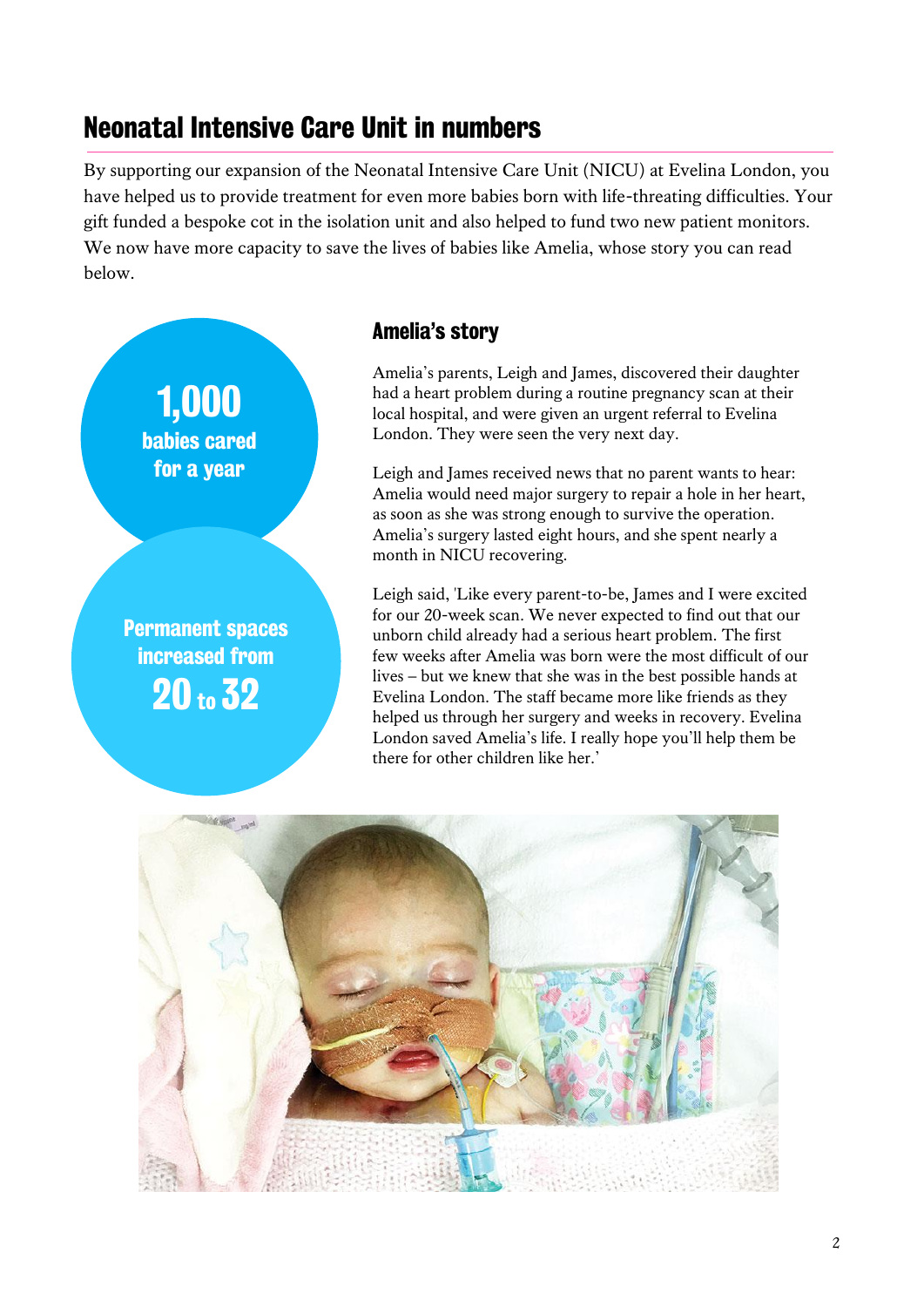### Spotlight on: Brand new facilities



Cardiology Unit are really skilled in what they do and are very good at making you feel at ease during a time that can be stressful.' - Parent

Prenatal screening for fetal cardiac abnormalities brings many medical benefits for our tiny patients and also helps to tackle parental psychological distress. It is so important that our fetal cardiology unit offer a wide-range of support to prospective parents.

The unit's new facilities have been sensitively designed with parents in mind. This includes two new family counselling rooms, the layout, artwork and design of both have been carefully chosen by previous patients who have experienced the environment. Once an initial fetal cardiology scan has taken place, parents are given the option to discuss their scan in a dedicated counselling room away from the ultrasound machine.

Psychologically, the use of different rooms for the scan and consultation is essential. The counselling rooms have been thoughtfully designed to make parents as comfortable as possible, with specially curated artwork in the rooms to minimise stress. Small touches like this can make a big difference and enable parents to better process the diagnosis.

Having more than one room means that parents are allowed plenty of private time and space; and, whenever they are ready, the parents are able to leave the unit without returning to the reception area where other parents await their results. Since treatment and prognosis are condition-specific, it is vital that parents are given the time, attention and opportunity they need to understand the nature of the heart abnormality, its significance and effects on the child's survival, and the need for intervention. This is also why a clinical nurse specialist is on hand during these early discussions, throughout the pregnancy and beyond for practical advice.

Better screening technology has led to an increase in our ability to prenatally diagnose major heart abnormalities. Thank you for your support to our new unit that has ensured Evelina London continues to provide outstanding healthcare for children and young people in the future.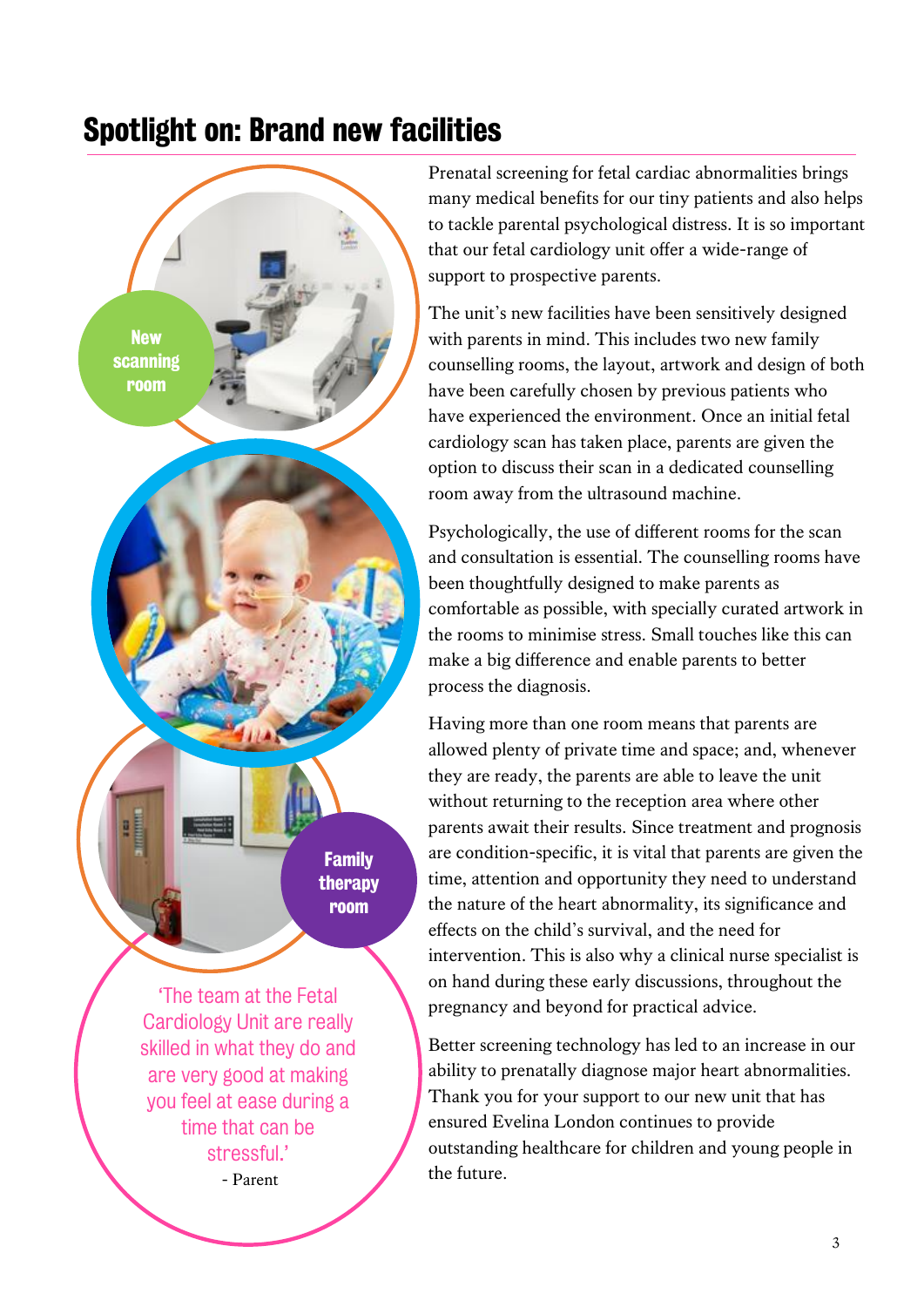## Spotlight on: State-of-the-art ultrasound equipment

The FCU has recently purchased three new Superb Microvascular Imaging (SMI) Toshiba machines. These machines give experts a clear view of an unborn baby's heart and blood vessels and detect the movement of blood within the heart. Thanks to this technology, Evelina London is the first in the UK to be able to detect abnormalities at 12 weeks, rather than the current standard of 20 weeks.

Our unit at Evelina London has an international reputation in all aspects of diagnosis and treatment of prenatal heart problems. Overall we provide scans for around 2,200 mothers a year with high risk pregnancies, and diagnose around 200 major heart abnormalities in babies before birth.



The new timeframe made possible by these scanners opens up the prospect of corrective surgery while the baby is still in the womb, and offers parents an earlier opportunity to decide whether to undergo further tests, such as amniocentesis.

As a result of these scanners, fewer babies who have major heart problems are left undiagnosed, more babies are treated in-utero, and mothers are delivering healthy, happy babies.



'Our new ultrasound scanner is a game changer as earlier diagnosis gives us much more time to plan care and prepare parents for what is ahead.'

– Professor John Simpson, Consultant in Paediatric & Fetal Cardiology at Evelina London

'It was a huge relief to hear that the baby's heart looked normal at 15 weeks… It was great that I could have early reassurance and remove that worry so I could enjoy the pregnancy.'

– Rachel Slaughter, who was recently scanned with the new equipment



4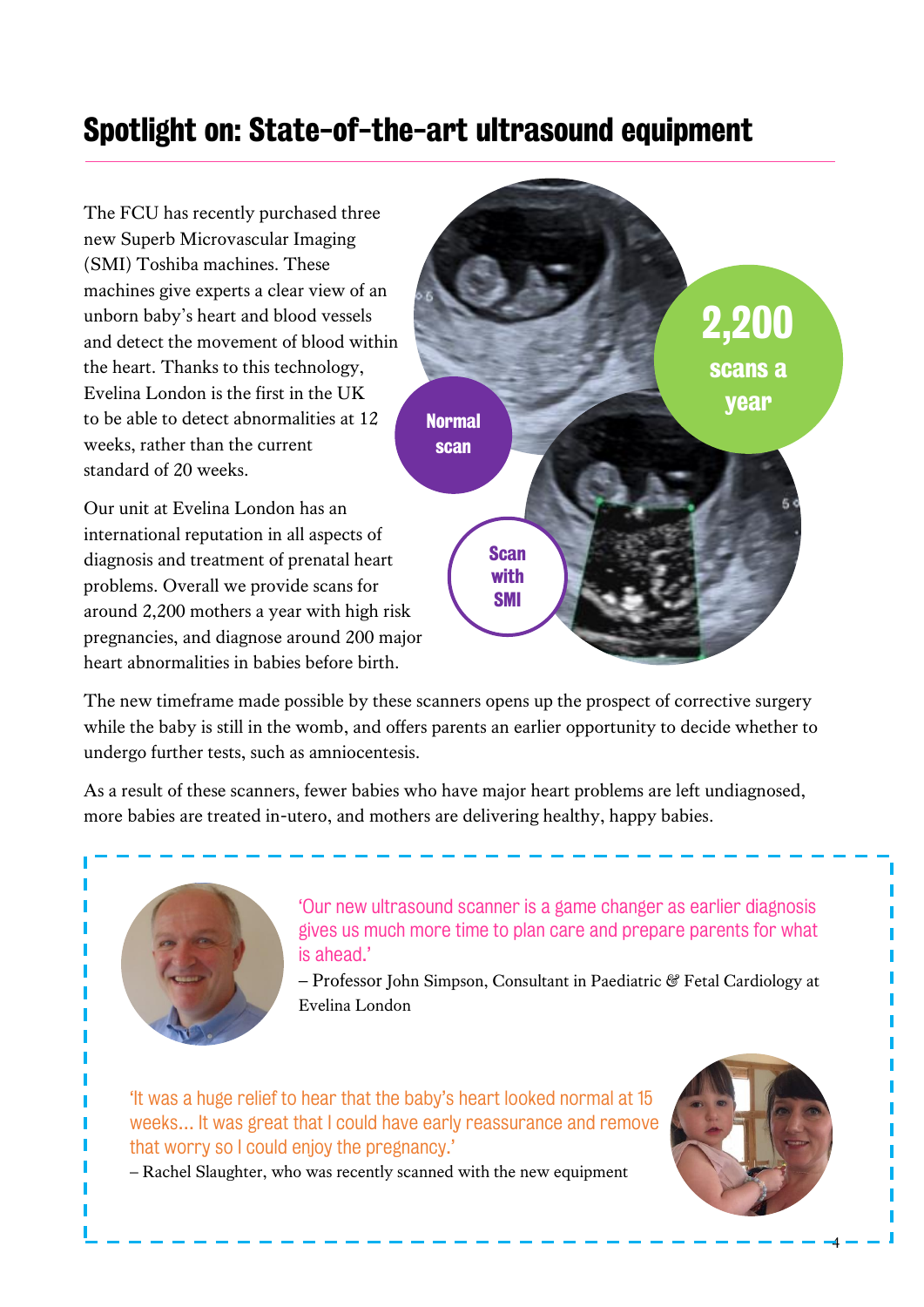### In the media

We were pleased to see the FCU and its new ultrasound technology receiving fantastic coverage in the *London Evening Standard* in July, further cementing our reputation as a leading cardiology unit.